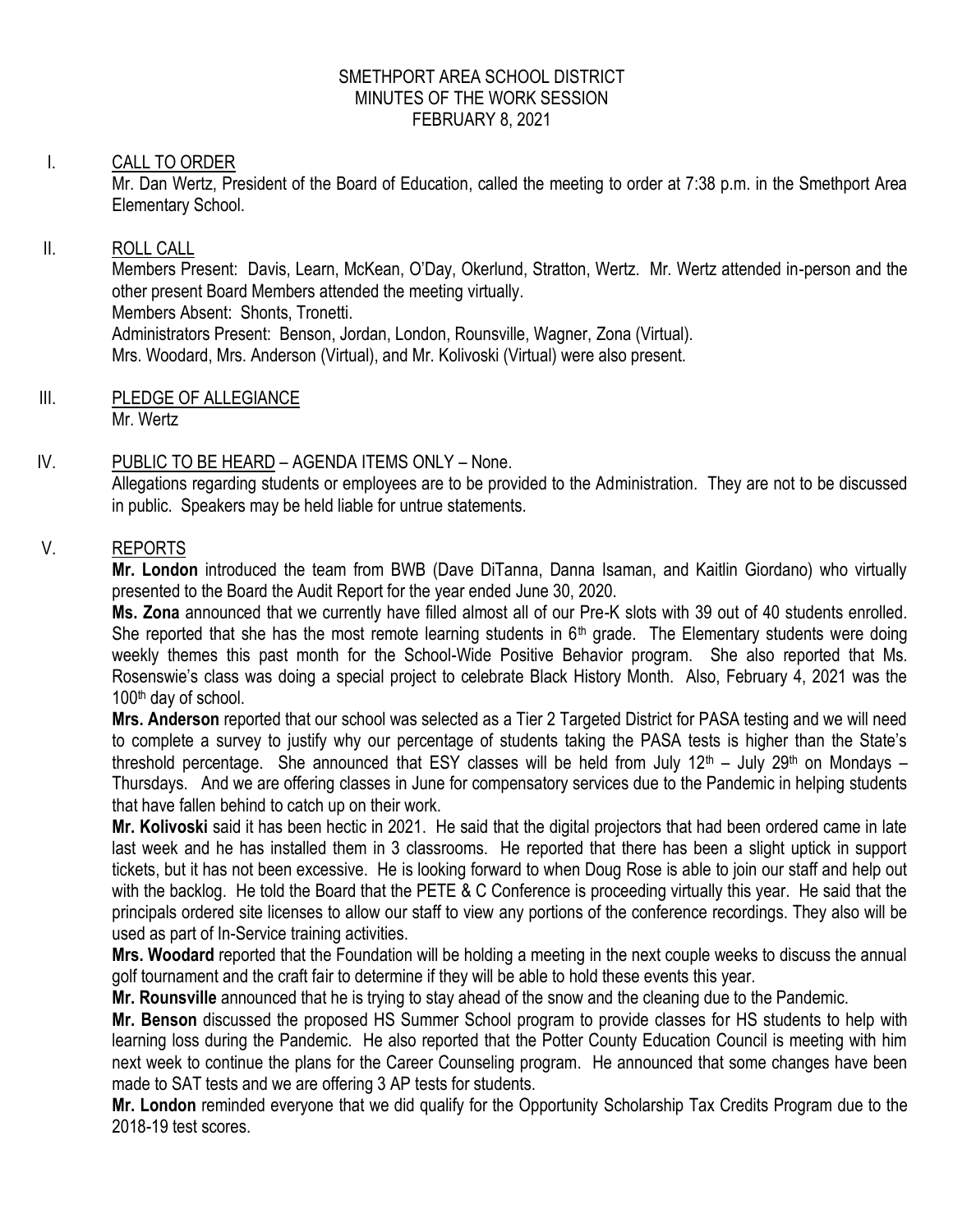Minutes of the Work Session February 8, 2021 Page 2

- VI. COMMUNICATIONS None.
- VII. OLD BUSINESS None.
- VIII. NEW BUSINESS The following items were discussed:
	- 1. To consider approving the 2021-22 School Calendar Resolution regarding Public School Code 1502-District Approved Local Holidays designating five (5) additional Smethport Area School District local holidays.
	- 2. To consider approving the SASD 2021-22 School Calendar, which incorporates the "official local school district holidays" as previously designated by the Board's Resolution dated 2/17/21.
	- 3. To consider approving an agreement with Sarah Colson, CRNP, effective February 1, 2021 January 31, 2022 for review and approval of paperwork for Special Education Students eligible for the ACCESS program.
	- 4. To consider Extended School Year (ESY) for Special Education to run July 12<sup>th</sup> 29<sup>th</sup>, 2021 from 8:00 a.m. 12:00 p.m. and a Summer School Session for Special Education to run June 14<sup>th</sup> – 24<sup>th</sup> (no Fridays) 8:00 a.m. – 12:00 p.m.
	- 5. To consider approving the following policies:
		- $\bullet$  Policy #103 Title IX
		- Policy #218.3 Discipline of Student Convicted of Sexual Assault
		- Policy #252 Dating Violence
		- Act 84 Compliance Update Publication of School Director Email Addresses
		- Policy #626 Procurement Updates Pricing Thresholds for Purchases Subject to Bid/Quotation
			- \* The amounts reported in the most recent Bulletin on December 12th have increased for the new calendar year: the amount for purchases subject to public bid is \$21,300, and the amount for purchases subject to written or telephonic price quotation is \$11,500; effective January 1, 2021.
	- 6. To consider the following Fall Coaching Supplemental Position(s) for the 2021-22 school year:

- 7. To consider hiring a Secondary Principal.
- 8. To consider naming Jeff Wagner as the District's Alternate Member on the Seneca Highlands I.U. 9 Cooperative Purchasing Board.
- 9. To consider approving the Audit Report for the Smethport Area School District, as presented by BWB, for the fiscal year ended June 30, 2020.
- 10. To consider approving a FMLA Leave of Absence from Victoria Vito to begin January 22, 2021 until February 4, 2021 and possibly intermittent days for the remainder of the 2020-21 school year.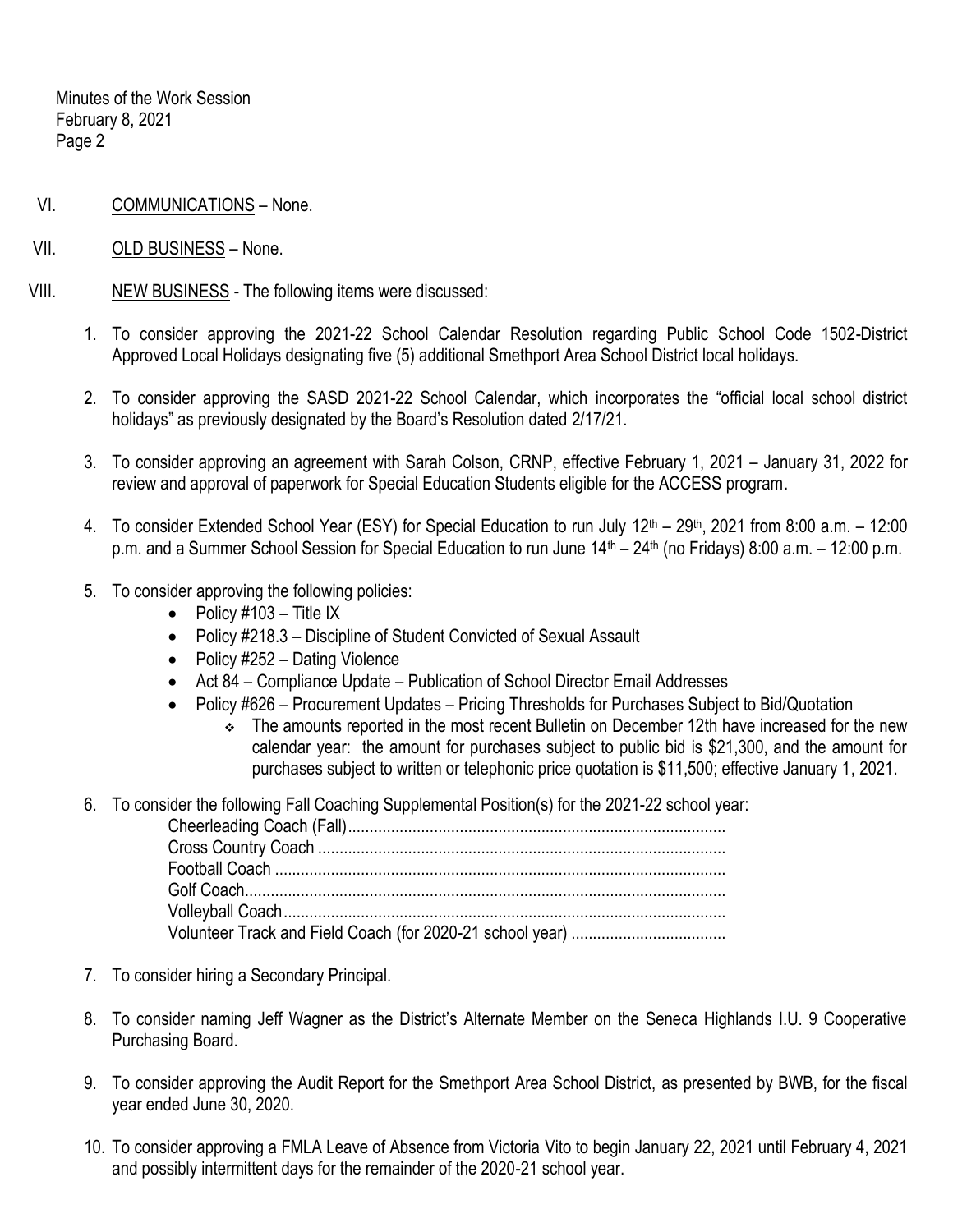Minutes of the Work Session February 8, 2021 Page 3

- 11. To consider approving the following addition(s) to the Substitute Teacher's list for the 2020-21 school year (pending proper paperwork): Steven Kloss, Lewis Run, Social Studies 7-12
- 12. To consider approving the following addition(s) to the Substitute Teacher's I.U.9 Guest Program list for the 2020-21 school year (pending proper paperwork): Mark Clark, Emporium, Emergency Cert
- 13. To consider approving the following addition(s) to the C.L. McKeirnan Substitute Bus/Van Driver list for the 2020-21 school year (pending proper paperwork): Colleen McClain, Smethport, Van Barb Sherman, Crosby, Van
- 14. To consider approving the following addition(s) to the Aveanna Health Care Substitute Nurse list for the 2020-21 school year (pending proper paperwork): Abigail Price, Smethport, RN
- 15. To consider approving a Secondary English Day to Day Substitute Teacher effective approximately April 14, 2021 through June 3, 2021.
- 16. To consider approving a Letter of Resignation from Harold Davis, for retirement purposes, effective June 8, 2021.
- 17. To consider approving a Letter of Resignation from Christian T. Mattie, III, as School Solicitor for retirement purposes, effective June 30, 2021.
- 18. To consider approving a Letter of Resignation from Donnie Shonts, Board Member, effective immediately.
- 19. To consider approving changes to the Athletic Health & Safety Plan for Spring Sports.
- 20. To consider approving a Discard / Bid list of items as presented.

## **INFORMATION ITEMS:**

- $\geq$  19/20 Audit Report presented by BWB
- Opportunity Scholarship Tax Credit Program 2021-2022
- $\triangleright$  Budget 2021-2022 Governor Wolf

## **COMMENDATIONS:**

- $\triangleright$  Congratulations to the following Students of the Month: Logan Christie High School and Mara Ours Jr. High.
- Congratulations to August Cox and Jordan Pavlock for being selected for Regional Band. They will be auditioning virtually for All State Band in February.
- Congratulations to Kassidy DiDomizio, Cadence Gamet, Parker Jack, and Matthew Nolte for participating in District Choir. All participants have qualified for Regional Choir.